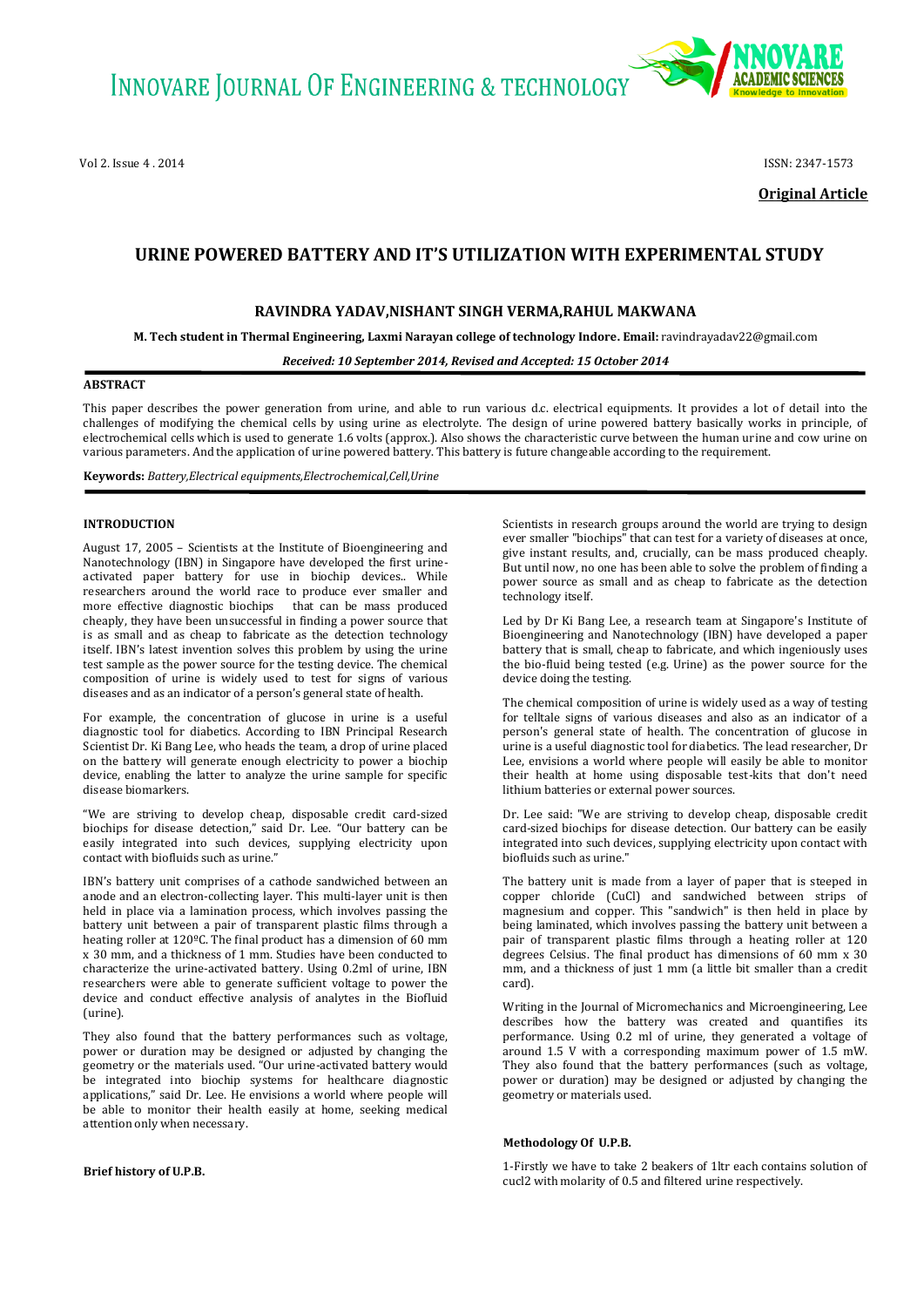2-Now for connectivity b/w both the solution we have to make a salt bridge by filter paper.

3-Now place a strip of copper in cucl<sub>2</sub> solution and 5gm of magnesium into the filtered urine.

4-Now the ionization starts and electrons begin to emit.

5-Now pour both the beaker with 100ml of distilled water for getting the transformation of electron.

6-After 10 min we get the potential by the cathode and anode, by using multimeter we can visualize the voltage and current gain from the cell.

7-Now after 10 min the required voltage and current is a gain for led by making the solution dilute.



# **Schmeatic diagram of urine power battery with its setup**

#### **Experimental research**

#### **Part 1**

#### **The Statistical Data Of Electricty Generation From Urine In A Mall**

The research is based on the statistical data taken from the mall tresure bazaar of ujjain, in this we studied the whole mall about the urinary system that the discharge of human piss which is in terms of doing wastage as storage.

| <b>Table No. 2.1.1</b> |  |  |  |
|------------------------|--|--|--|
|------------------------|--|--|--|

| Total Urinal toiletry                | -3                |
|--------------------------------------|-------------------|
| No. of Urinal Basin in each toilet   | -7                |
| Total No. of Staff work in mall      | -750              |
| Total no. of people using the urinal | $-10000$ (apprx.) |
| toilet in a day.                     |                   |

## **CALCULATION**

As we calculate, Total no. of people using toilet =  $10000 + 375 = 10375$  One person exhibit urine = 200-300 ml (approx.) Total quantity of urine be collected = 10375 x 225 = 2334.3 liter Now, 500 ml of urine generating electricity = 1. 5-1.6 volt So, if we take 50 liters of container then Electricity is generated = 50/5 x 1.55 = 15.5 volts Then,

Total urine generating electricity = 2334.3/50 x 15.5 = 723 V

# **RESULT**

"Hence, as we have seen if we utilize the source urine which is done by storing the urine and converting it into elclctricity we get approx. 723 volt/day which is enough to lighten the lamp using into urinal toilets."

**Part 2** 

## **CHARACTERISTICS GRAPH PLOTTING BETWEEN HUMAN AND COW URINE SAMPLE**

#### **Human Urine Sample**

As, we taking the human urine as an electrolyte in the urine powered battery, then, below characteristic graph is plotted.

When we plot the graph between CURRENT and MOLARITY OF CuCl solution, then the graph shows decrement of current when the morality of solution decreases.



When we plot the graph between CURRENT and TEMPERATURE then the graph shows increments of current when the temperature of the solution increases.



When we plot the graph between CURRENT and VOLTAGE then the graph shows first increment of current then it goes down when voltage is increased.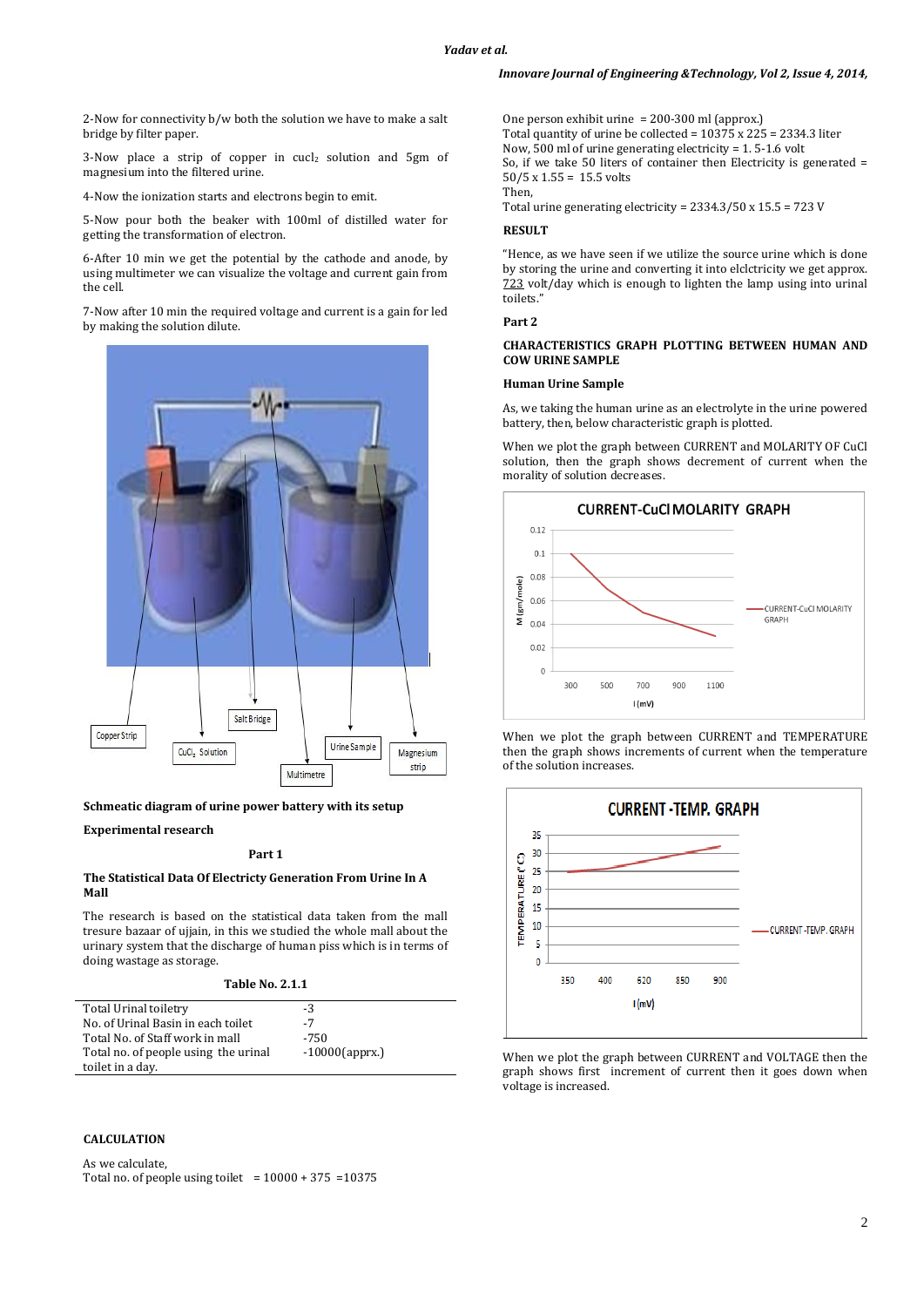

When we plot the graph between CURRENT and MAGNESIUM (mg) WEIGHT then the linear increment of currencies takes place by increasing the weight of magnesium strip.



When we plot the graph between CURRENT and SOLUTION QUANTITY then the linear increment of current takes place by increasing the quantity of solution into the U.P.B.



# **COW URINE SAMPLE**

Now, we are taking the cow urine as an electrolyte in the urine powered battery, then, below characteristic graph is plotted.

When we plot the graph between CURRENT and MOLARITY OF CuCl solution, then the graph shows decrement of current when the morality of solution decreases.



When we plot the graph between CURRENT and TEMPERATURE then the graph shows increments of current when the temperature of the solution increases.







When we plot the graph between CURRENT and MAGNESIUM(mg) WEIGHT then linear increment of current takes place by increasing the weight of magnesium strip.







## **RESULT**

"As we shown the characteristics graph plotted between various parameters of human urine and cow urine.

The result we get that the cow urine generate more electricity than the human urine can by using the urine powered battery setup.

Its also shows the cow urine is more efficient and reliable source of electrolyte for generating electricity than that of human urine.'

#### **ADVANTAGES**

COW Urine is very cheap source of energy.It can generate 1.5 volt to 1.5Mv of electricity as per dimensional variation of unit battery. Source can be easily available. The setup of this battery is simple as compare to other and we can get fast result than that of HUMAN urine.